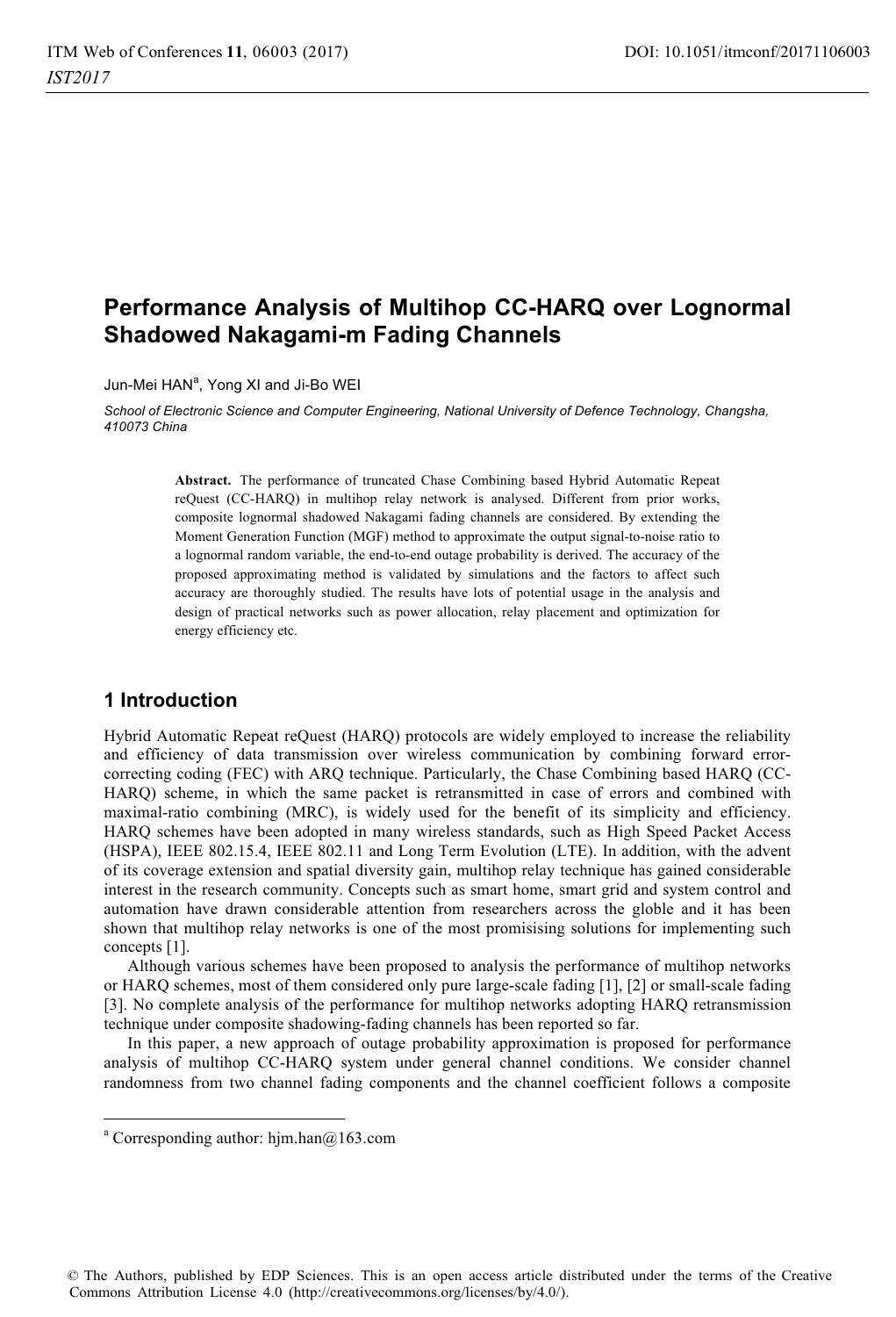Nakagami- *m* /Lognormal distribution, where the small-scale fading from multipath propagation is modelled by a Nakagami- *m* Random Variable and large-scale fading from shadowing is approximated by a Lognormal random variable. Due to the complexity of Nakagami- *m* /Lognormal distribution and multihop CC-HARQ as well as the limit of maximum retransmission number, the analysis becomes very challenging.

 In the following, first, the outage probability for single-hop CC-HARQ protocols is obtained by extending the Moment Generation Function (MGF) method to approximate the output signal-to-noise ratio (SNR) to a Lognormal random variable, whose cumulative distribution function (*cdf*) is obtained by numerically solving for its mean and standard deviation. Latter, the results are particularized for the multihop relay networks. The derived expressions are validated by Monte Carlo simulations. Due to the versatile and flexible features of Nakagami- *m* fading, it is worthy to note that the Nakagami*m* /Lognormal channel has the advantage of including the Rayleigh-Lognormal and Rician-Lognormal channels as special cases.

## **2 CC-HARQ over Nakagami-m/Lognormal channels**

We begin by extending the MGF-based approximating method to approximate the output SNR of Nakagmai- *m* /Lognormal fading with CC-HARQ, and the Gaussian-Hermite integral quadrature rule [4, *formula* (25.4.46)] is applied to approximately reduce the infinite nested integral to a finite number of weighted summations of Hermite polynomials. Then the tightness of the adopted approximation are studied and we examine performance scaling with respect to the SNR thresholds  $\gamma_{th}$  the Hermite

polynomial order  $N_p$  and the maximum retransmission  $L$ .

We adopt truncated CC-type HARQ in the linear  $K$ -hop relay network with maximum retransmission number *L* over Nakagmai- *m* /Lognormal channels. The relay nodes purely help to forward the information bits from the transmitter to receiver, with half-duplex mode. We further assume that the *L* packets for the same hop suffer identically distributed and exponentially correlated Nakagami- *m* /Lognormal channels. The corresponding channel correlation matrix **R** is in a Hermitian Toeplitz structure, with the *x* -th column and *y* -th row element  $\mathbf{R}_i(x, y) = \eta_i^{x-y}$ ,  $\eta_i \in [0,1]$ . For different hops  $R_i \neq R_j$ , the channel gains  $h_i$  and  $h_j$  are mutually independent and may assume different fading models. The instantaneous SNR of the *k* -th hop of *l* -th transmission is  $\gamma_{k_l} = (P_{k_l}/N_0)|h_{k_l}|^2$ , where  $N_0$  is identical power of the additive Gassian white noises.

#### **2.1 The Single hop outage probability**

For the k-th hop, the output SNR in point-to-point transmission is the sum of L individual retransmission ( $\gamma_k = \sum_{l=1}^k \gamma_{k_l}$ *L*  $\lambda_k = \sum_{l=1}^{k} Y_k$  $\gamma_k$  =  $\sum \gamma$  $=\sum_{i=1} \gamma_{k_i}$ ). The desired outage probability, which is basically equal to the *cdf* of output SNR at a specific threshold  $\gamma_{th}$ , can be expressed as:

$$
\mathcal{L}^{\mathcal{L}}_{\mathcal{L}}
$$

$$
P_{out}(\gamma_{th}) = \Pr\{\gamma_{MRC} \le \gamma_{th}\}
$$
  
= 
$$
\Pr\{\sum_{l=1}^{L} \gamma_{k_l} \le \gamma_{th}\} = \Pr\{\gamma_k \le \gamma_{th}\}.
$$
 (1)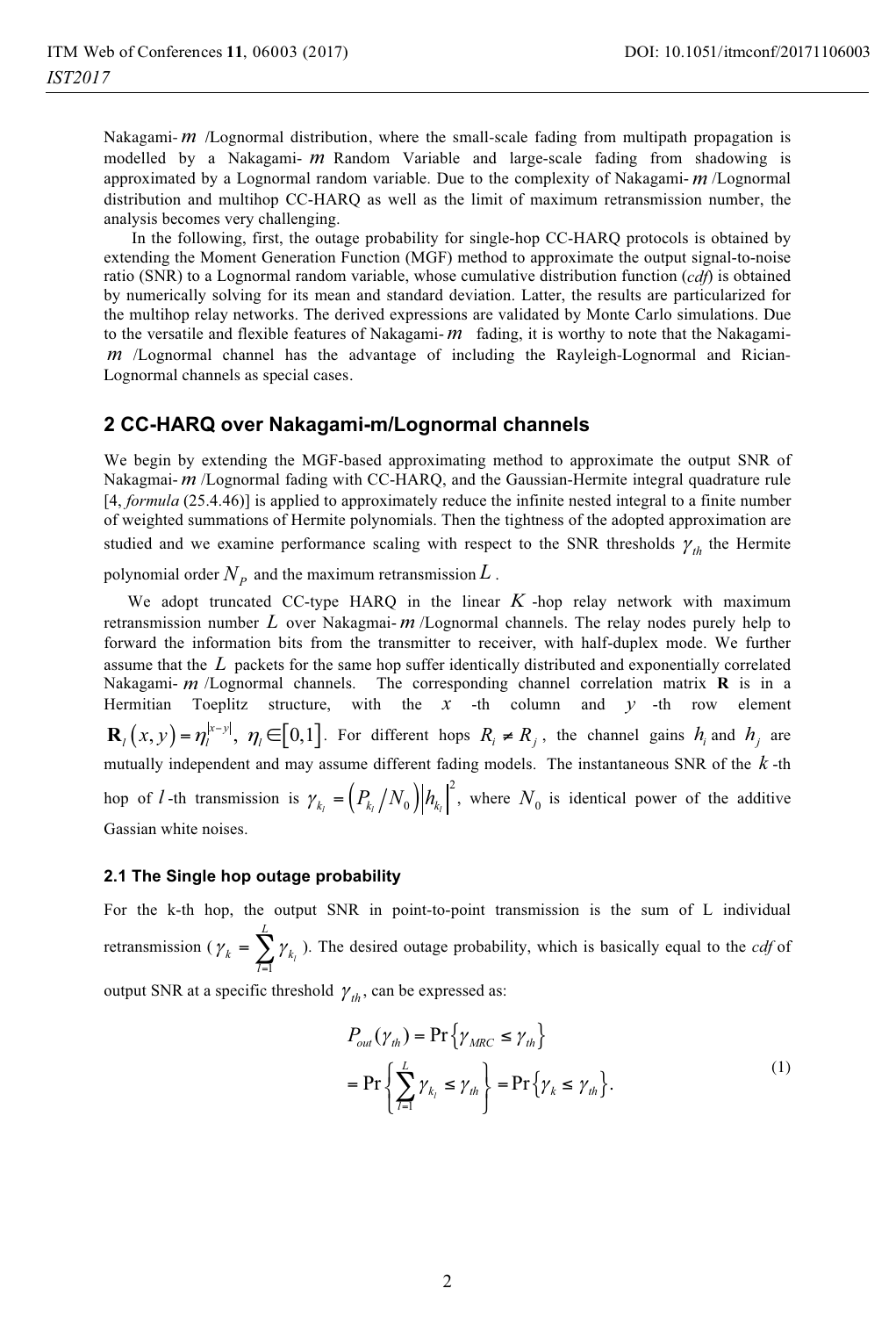The joint composite distribution of received SNR ( $\gamma_k$ ) for all the *L* retransmission can be obtained by averaging the joint Nakagami-m distributed instantaneous SNR over the conditional density of the joint Lognormal distributed average SNR, whose *pdf* is given by :

$$
p_{\gamma_k}(\gamma_k) = \int_0^\infty p_{\gamma_k|\overline{\gamma}_k}(\gamma_k|\overline{\gamma}_k)p_{\overline{\gamma}_k}(\overline{\gamma}_k)d\overline{\gamma}_k.
$$
 (2)

Note that (2) is composed of two components. The first component, i.e., the *pdf* of  $\gamma_k$  conditioned on the average SNR  $\bar{\gamma}_k$ , arises from multipath fading and is given by a Gamma distribution  $f(\cdot)$ (Generally,  $f(x; k, \phi)$  denotes the *pdf* of Gamma distribution with the shape parameter k and the scale parameter  $\phi$ , given by:  $(x; k, \phi) = \frac{1}{\phi^k} \cdot \frac{x^{k-1}}{\Gamma(k)} \cdot \exp\left(-\frac{x}{\phi}\right),$  $f(x; k, \phi) = \frac{1}{\phi^k} \cdot \frac{x^{k-1}}{\Gamma(k)} \cdot \exp\left(-\frac{x}{\phi}\right)$ where  $\Gamma(\cdot)$  is the Gamma

function). Let  $m_k$  denote the fading severity measure. The first component can be written as:

$$
P_{\gamma_k|\overline{\gamma}_k}(\gamma_k | \overline{\gamma}_k) = f\left(\gamma_k; \frac{m_k L^2}{u_k}, \frac{u_k \overline{\gamma}_k}{m_k L}\right),\tag{3}
$$

with  $\eta_k = L + \frac{2\eta_k}{1 - \eta_k} \left( L - \frac{1 - \eta_k^L}{1 - \eta_k} \right).$  $k \left( \frac{1 - \eta_k}{k} \right)$  $u_{\ell} = L + \frac{2\eta_k}{\eta} \left( L - \frac{1-\eta_k}{\eta} \right)$  $= L + \frac{2\eta_k}{1 - \eta_k} \left( L - \frac{1 - \eta_k^L}{1 - \eta_k} \right)$  $\mu_k$  (dB) and  $\sigma_k$  (dB) are the mean and standard deviation

of  $10 \log_{10} \overline{\gamma}_k$ , respectively.

The second component of (3),  $p_{\overline{\gamma}}(\overline{\gamma})$ , is the joint *pdf* of average SNRs over all retransmission packets. The randomness of each average SNR is affected by the shadowing and is approximated by a Lognormal random variable:

$$
p_{\overline{\gamma}_k}(\overline{\gamma}_k) = \frac{\lambda}{\sqrt{2\pi}\overline{\gamma}_k} \cdot \exp\left[-\frac{1}{2} (10\log_{10}\overline{\gamma}_k - \mu_k)^T (10\log_{10}\overline{\gamma}_k - \mu_k)\right]
$$
(4)

where  $\lambda$  is the scaling constant (  $\lambda = 10 / \ln 10 = 4.3429$  ). By substituting  $\omega_k$  for  $(10 \log_{10} \overline{\gamma}_k - \mu_k) / \sqrt{2} \sigma_k$ , we obtain a simplified expression for the joint composite *pdf*,

$$
p_{\gamma_k}(\gamma_k) = \frac{1}{(\sqrt{\pi})} \int_{-\infty}^{\infty} f\left(\gamma_k; \frac{m_k L^2}{u_k}, \frac{u_k \cdot g(\omega_k)}{m_k L}\right) e^{(-\omega^T \omega)} d\omega \tag{5}
$$

Where  $g(\omega_k) = 10^{0.1(\sqrt{2} \sigma_k \omega_k \mu_k)}$ .

Due to the nested integral form, the closed-form *m pdf* expression for the composite Nakagami*m* /Lognormal fading distributions is hard to get. However, it has been illustrated that the sum of composite Rayleigh-Lognormal fading random variables can be approximated by a Lognormal random variable by [5] and [6]. We extend those work to approximate the output SNR of Nakagami-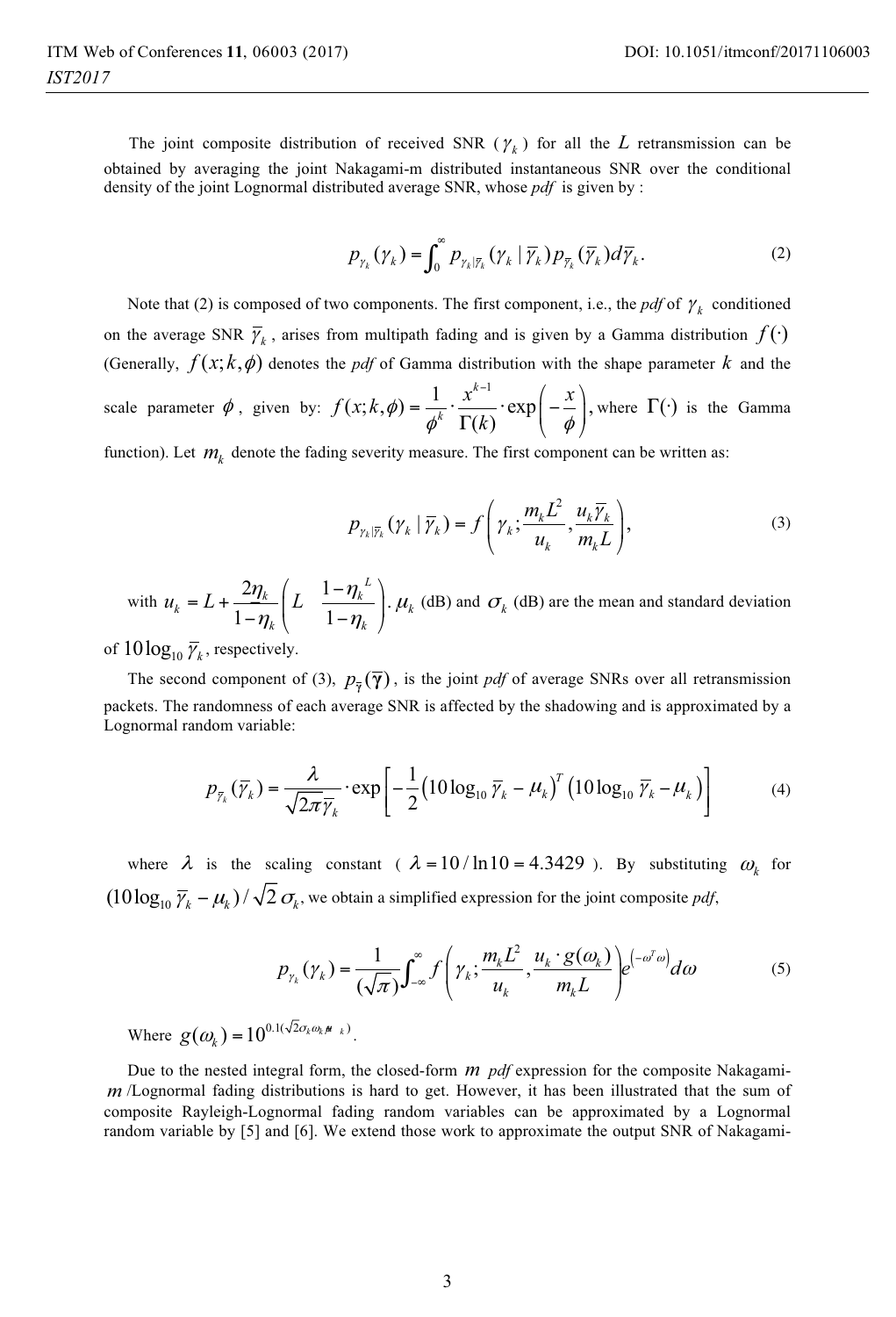*m* /Lognormal fading with CC-HARQ to a new Lognormal random variable. Therefore, we can calculated the outage probability with only the means ( $\mu_{\Gamma}$ ) and standard derivation ( $\sigma_{\Gamma}$ ) of the new Lognormal random variable, which reduced the computation complexity significantly. The *pdf* of the new random variable takes the form:

$$
p_{\Gamma}(\gamma') = \frac{\lambda}{\sqrt{2\pi}\sigma_{\Gamma}\gamma'} \exp\left[-\frac{(10\log_{10}\gamma' - \mu_{\Gamma})^2}{2\sigma_{\Gamma}^2}\right].
$$
 (6)

We resort to an MGF-based approximating method to estimate the Lognormal characterized parameters  $\mu_{\Gamma}$  and  $\sigma_{\Gamma}$ . Specifically, the corresponding parameters are estimated by matching respective MGFs at two different, real and positive value of  $s$ , namely,  $s<sub>1</sub>$  and  $s<sub>2</sub>$ . This method consists of two independent equations as follows:

$$
\Psi_{\Gamma}(s_k) = \Psi_{\gamma_{CC}}(s_k), \ k = 1, 2. \tag{7}
$$

The Gaussian-Hermite integral quadrature rule is applied to approximately reduce the infinite integral to a finite number of weighted summations of Hermite polynomials. Accordingly,  $\mu_{\Gamma}$  and  $\sigma_{\Gamma}$  of the new Lognormal random variable  $\Gamma$  can be readily calculated. Through extensive derivations, the exact relationship between the original parameters and approximated one can be obtained as:

$$
\begin{cases} \mu_k = \mu_k + \lambda \left[ \psi(m_k) - m_k \right] \\ \sigma_{k'} = \sqrt{\lambda^2 \zeta(2, m_k) + \sigma_k^2} \end{cases}
$$
 (8)

Where 
$$
\varsigma(2, m_k) = \sum_{i=0}^{\infty} \frac{1}{(m_k + i)^2}
$$
 is the Reimann's Zeta function.  $\psi(m_k) = -C + \sum_{i=1}^{m_k - 1} \frac{1}{i}$  is the

Euler Psi function, *C* is the Euler's constant ( $C \approx 0.5772$ ). The outage probability in (1) can be calculated by:  $P_{out}(\gamma_{th}) \cong \int_0^{\gamma_{th}} p_{\Gamma}(\gamma') d\gamma'.$ 

#### **2.2 The end-to-end outage probability**

We now investigate the end-to-end outage probability of multihop relay networks which is given by:

$$
P_{e2e} = \Pr\left\{\min\left(\gamma_1, \gamma_2, ..., \gamma_K\right) \le \gamma_{th}\right\}
$$
  
=  $1 - \prod_{k=1}^K \Pr\left\{\gamma_k > \gamma_{th}\right\} = 1 - \prod_{k=1}^K Q\left(\frac{(\log \gamma_k - \mu_{\Gamma})}{\sigma_{\gamma_k}}\right)$  (9)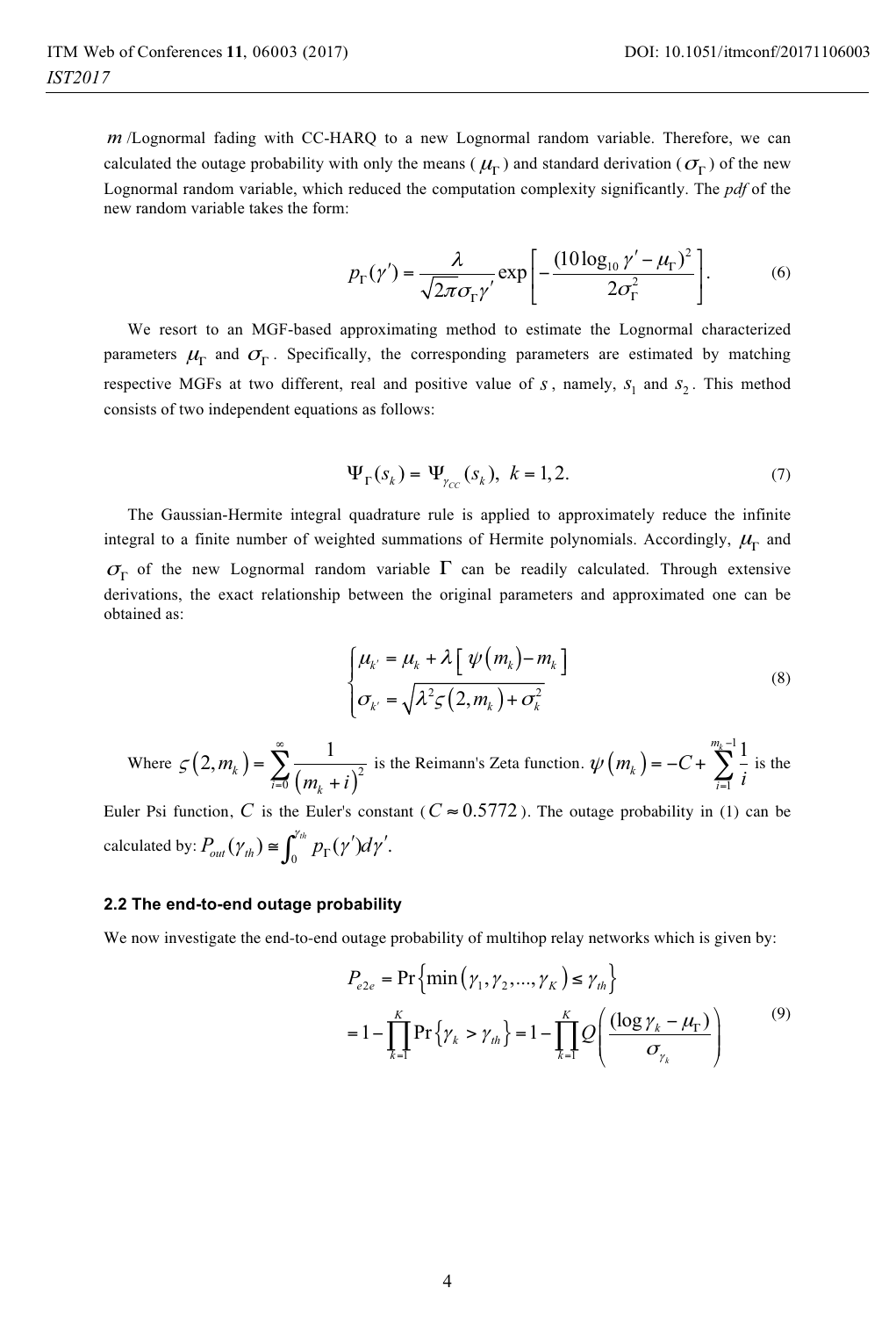Where  $Q(\cdot)$  is the Gassian Q-function (i.e.,  $Q(x) = \int_{0}^{\infty} \frac{1}{\sqrt{2\pi}} e^{-y^2/2} dx$ 2 *y x*  $Q(x) = \int \frac{1}{\pi} e^{-y^2/2} dv$ π  $=\int_{0}^{\infty}\frac{1}{\sqrt{2\pi}}e^{-y^{2}/2}dy$ ). Roughly speaking, the

desired outage probability at  $\gamma_{th}$  expressed in (9) is dependent on the retransmission number  $L$ , the number of hops *M* , the received SNR, and other location specific propagation characteristics of individual branches, e.g., severity measure of multipath fading  $m_l$ , local mean power  $\mu_l'$  and standard deviation of shadowing  $\sigma'_{l}$ .

# **3 Analytical and simulation results**



**Figure 1.** The Outage probability according to the SNR threshold.



**Figure 2.** The end-to-end outage probability according to the transmit SNR for  $M = 3$ .

In this section, the simulation and analytical results are presented. Fig.1 and Fig.2 show the outage probability performance. Fig.1 is the outage probability performance of exponential correlation model for single hop CC-HARQ at different SNR thresholds. The same mean path loss and standard deviation of shadowing are assumed to be  $\mu$  = 0dB and  $\sigma$ <sub>i</sub> = 6dB. Fig.2 is the end-to-end outage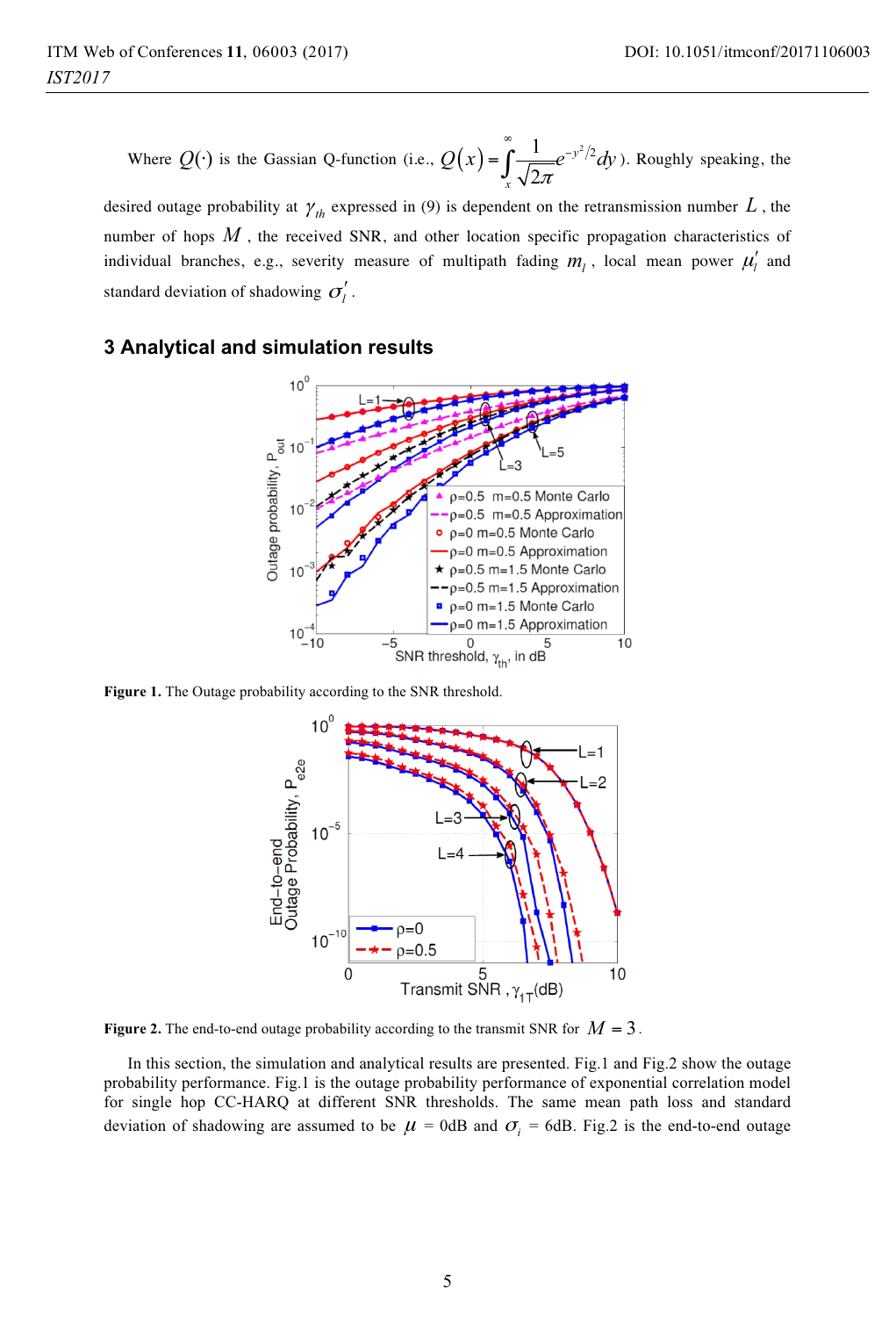probabilities performance, and the results are generated by varying the transmit SNR while maintaining the ratio among individual hop noise power ration  $P_T / N_0$  as  $\gamma_1 : \gamma_2 : \gamma_3 = 1:2:3$ . Three hop systems are considered with  $\gamma_{th} = 5$  dB and severity measure of multipath fading factors for three hop are  $m_1 = 0.5, m_2 = 2, m_3 = 1$ . The Monte Carlo simulations with one million samples match with approximation method nicely, thereby validating the accuracy of the algorithm. The figures also display comparisons between two different levels of correlation ( $\rho = 0$  or 0.5), as well as among different numbers of retransmission ( $L = 1,3,7$ ).

As expected, increasing the correlation level  $\rho$  degrades the outage performance, while increasing the retransmission number  $L$  improves it. The efficient of correlation level  $\rho$  is more remarkable in the low  $\gamma_{th}$ . This is a consequence of the fact that the approximation underestimation is mainly affected by the fading effect on the composite showing-fading distribution and the showing effect is slighter. In particular, at the higher value of  $\gamma_{th}$ , the overall variability of composite showing-fading distribution is mainly cause by the Lognormal showing component, which is relate to transmit distance and is independent to other rounds. In addition, due to the multiplication between fading component and showing component, the disturbance effect of fading is much slighter at the lower value of transmit SNRs.



**Figure 3.** The relative loss of the proposed evaluation approaches under different  $N_p$  with  $L = 4$ .

The accuracy and efficiency of these approaches are dependent on the maximum retransmission number  $L$  and the Hermite polynomial order  $N_p$ . The corresponding parameters for Figure 3 and Figure 4 are as follows unless otherwise stated:  $\mu = 0$  dB,  $\sigma = 6$  dB,  $\rho = 0.5$  and  $m = 1.5$ .

Figure.3 shows the relative loss for the proposed evaluation approaches  $N_p$ . Note that although the mismatch from the standard value will decrease when  $N_p$  increases, accurate results can be obtained even for small order of  $N_p$ . Additionally, increasing  $N_p$  will lengthen the runtime. As shown in the figures,  $N_p = 6$  is the compromising values which guarantee both the accuracy and efficiency. It should be noted that **s** should be chosen appropriately to reduce the results mismatch. [5] provides guideline for **s** choosing according to the desired outage probability. In our scenarios, we find  $(s_1, s_2) = (1,0.1)$  provides a good fit as shown in the figures.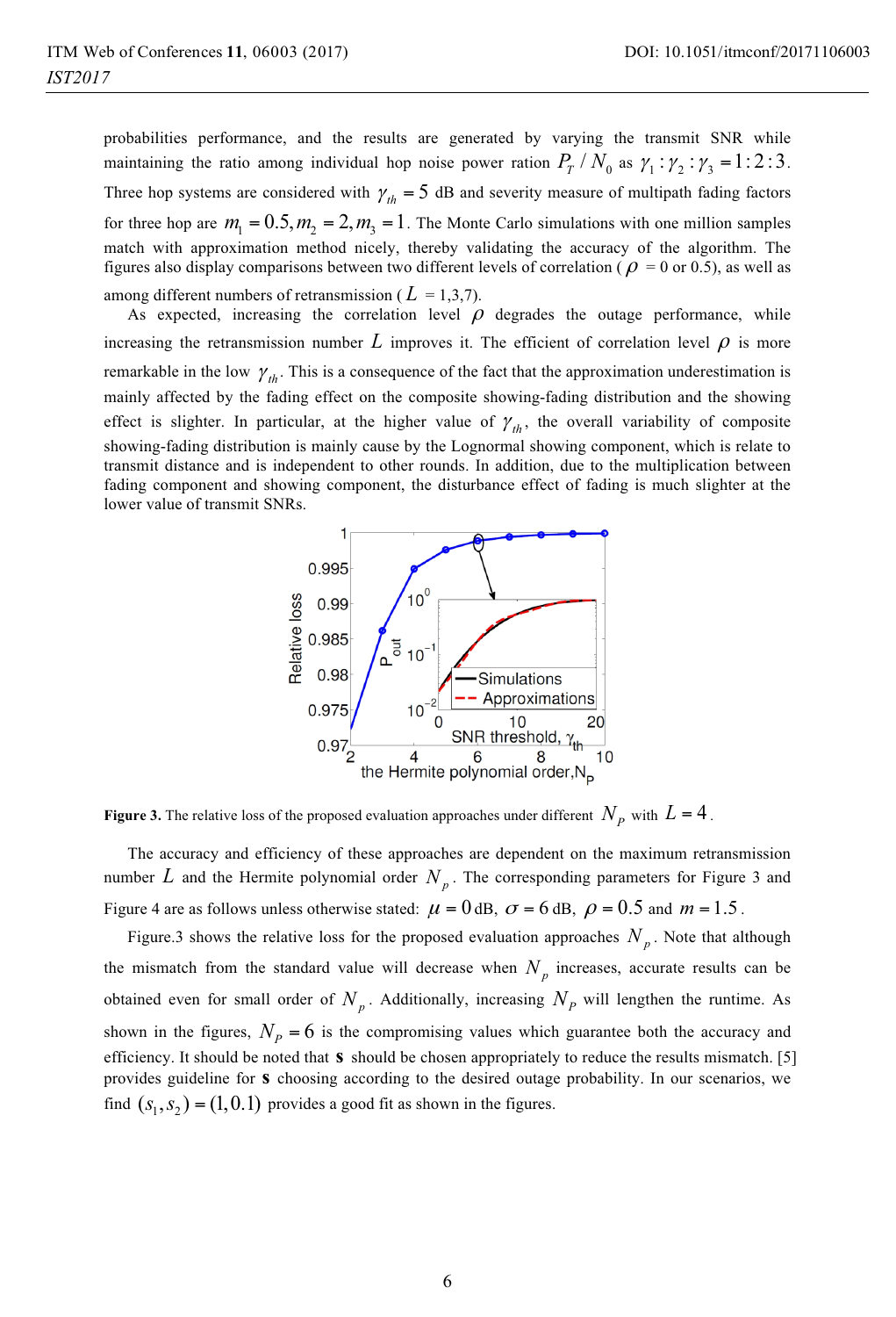

**Figure 4.** The runtime of the proposed evaluation approaches under different  $L$  levels with  $N_p = 6$ .

Figure.4 compares the runtime of the proposed evaluation approach with extensive Monte Carlo simulations for different *L* . The proposed approach is more efficient than the Monte Carlo simulations with one million samples. Note that the runtime is mainly affected by the complexity of the approach, the runtime of Gaussian-Hermite Quadrature is exponentially increases with the *L* . In fact, when *L* become larger  $(L > 8)$ , the runtime becomes intolerable (more than 30 seconds). Fortunately, in most practical systems *L* is usually less than 8 due to the requirement of delay and efficiency.

## **Conclusion**

This paper has presented a general numerical approach to evaluate the outage probability of multihop relay networks adopting CC-HARQ with *L* retransmissions under Lognormal shadowed Nakagamim fading channels. An MGF-based method is proposed to approximate the output SNR by a new Lognormal random variable, whose characterized parameters are numerically solved. Based on the approximation, the outage probability can be calculated by the *cdf* of this approximating random variable at a specific threshold. This approximation is simple and is proved to be tight enough to address the outage probability. In addition, this evaluation approach is feasible to be used for the optimal design of system parameters, such as the optimal power and rate designs to achieve the maximum delay limited throughput.

## **References**

- 1. Ankit.Dubey, Ranjan K.Mallik, Robert.Schober. :'Performance analysis of a multi-hop power line communication system over log-normal fading in presence of impulsive noise', *IET Commun.*, pp.1-9, **9**, 1 (2015).
- 2. Chinmoy. Kundu and Ranjan. Bose,: 'Joint optimal power allocation and relay location for decode-and-forward multi-hop relaying over log-normal channel', *IET Commun.*, pp.2197-2207, **9**, 18 (2015).
- 3. Peng.Wu and Nihar.Jindal.: 'Performance of Hybrid-ARQ in Block-fading Channels: A Fixed Outage Probability Analysis' *Wireless Commun. IEEE Trans on*, pp. 1129-1141, **58,** 4 (2010).
- 4. Milton Abramowitz and Irene A. Stegun: *'Handbook of mathematical functions with formulas, graphs, and mathematical tables',* (1964).
- 5. Mehta N B, Wu J, Molisch A F, et al.: ' Approximating a Sum of Random Variables with a Lognormal Anderson', *Wireless Commun. IEEE Trans on.,* pp. 2690-2699, **6** (2007).